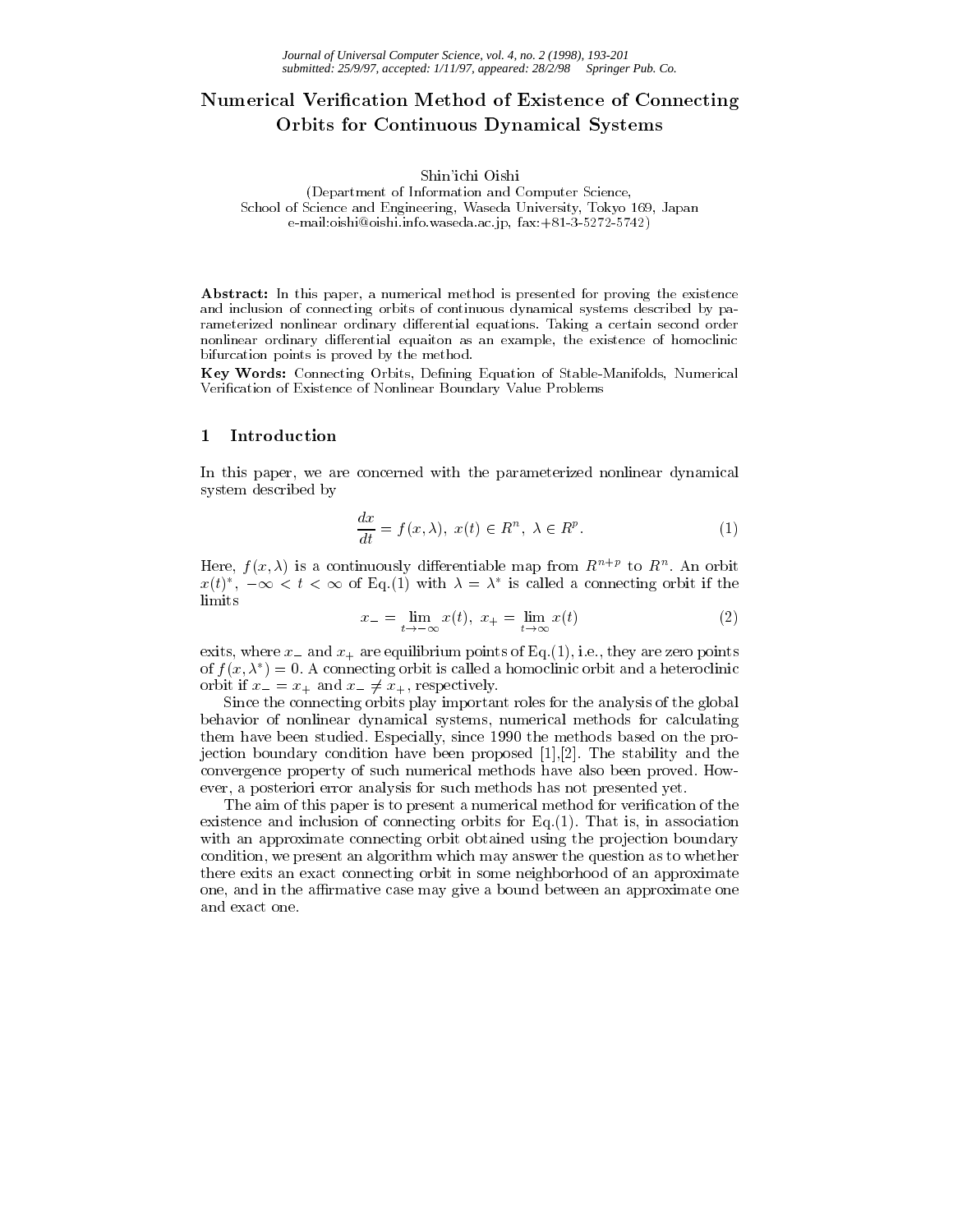#### 2Formulation as Boundary Value Problem

In this section, the problem of obtaining connecting orbits of  $Eq.(1)$  is reduced to its boundary value problem.

Let  $x = x_-(\lambda)$  and  $x_+ = x_+(\lambda)$  be hyperbolic equiliblium points of Eq.(1). Let  $W^s(x_{-})$  and  $W^s(x_{+})$  be stable manifolds of  $x_{-} = x_{-}(\lambda)$  and  $x_{+} = x_{+}(\lambda)$ , respectively and W  $(u-1)$ , W  $(u+1)$  unstable manifolds of  $x = x + (\lambda)$  and  $x_+ = x + (\lambda)$ , respectively. Let  $n^s_-, n^s_+ n^u_- = n - n^s_-,$  and  $n^u_+ = n - n^s_+$  are dimensions of such manifolds, respectively. We assume that the dimensions of these manifolds are constants within the given range of  $\lambda$  and satisfy

$$
n + 1 = n_{-}^{u} + n_{+}^{s} + p. \tag{3}
$$

Since for homoclinic orbits the relation  $n_{-}^{u} + n_{+}^{s} = n$  holds, we have  $p = 1$  for this case.

Let us further define  $-\infty < T_- < T_+ < \infty$  and  $J = [T_-, T_+]$ . If the local unstable manhold W  $(x_{-})$  and the local stable manifold W  $(x_{+})$  are defined by the following equations:

$$
B_{-}(x(T_{-}),\lambda) = 0, \ B_{-}: R^{n} \times R^{p} \to R^{n-n^{s}}.
$$
 (4)

and

$$
B_{+}(x(T_{+}),\lambda) = 0, B_{+}: R^{n} \times R^{p} \to R^{n-n_{+}^{u}}, \tag{5}
$$

respectively. Then the conecting orbit starting from  $x_{-}$  and ending with  $x_{+}$ becomes a solution of the following boundary value proble:

$$
\begin{cases}\n\frac{dx}{dt} = f(x, \lambda) \\
\frac{d\lambda}{dt} = 0, \\
B_{-}(x(T_{-}), \lambda) = 0, \\
B_{+}(x(T_{+}), \lambda) = 0, \\
\Psi(x, \lambda) = 0.\n\end{cases}
$$
\n(6)

 $\text{Here}, \Psi : \cup_{i \in I} V_i \times \mathbb{R}^n \to \mathbb{R}$ . The imal equation of (1) is called a phase condition. For example, as a phase condition the following is often used:

$$
\Psi(x,\lambda) = s^T[x(0) - v] = 0,\tag{7}
$$

where  $s, v \in \mathbb{R}^n$  are constant vectors.

If we take  $Eq.(7)$  as a phase condition, then  $Eq.(6)$  becomes a three point boundary value problem. In what follows, we normalize the time variable such that the time interval is given by  $J = [-1, 1]$ .

#### 3Defining Equation of Local Stable and Unstable Manifold

In this section, we write down explicitly the defining equation of local unstable manifold W  $(x_{-})$  and local stable manifold W  $(x_{+})$ :

$$
B_{-}(x(T_{-}),\lambda) = 0, \ B_{-}: R^{n} \times R^{p} \to R^{n-n^{s}}.
$$
 (8)

and

$$
B_{+}(x(T_{+}),\lambda) = 0, B_{+}: R^{n} \times R^{p} \to R^{n-n_{+}^{u}}, \tag{9}
$$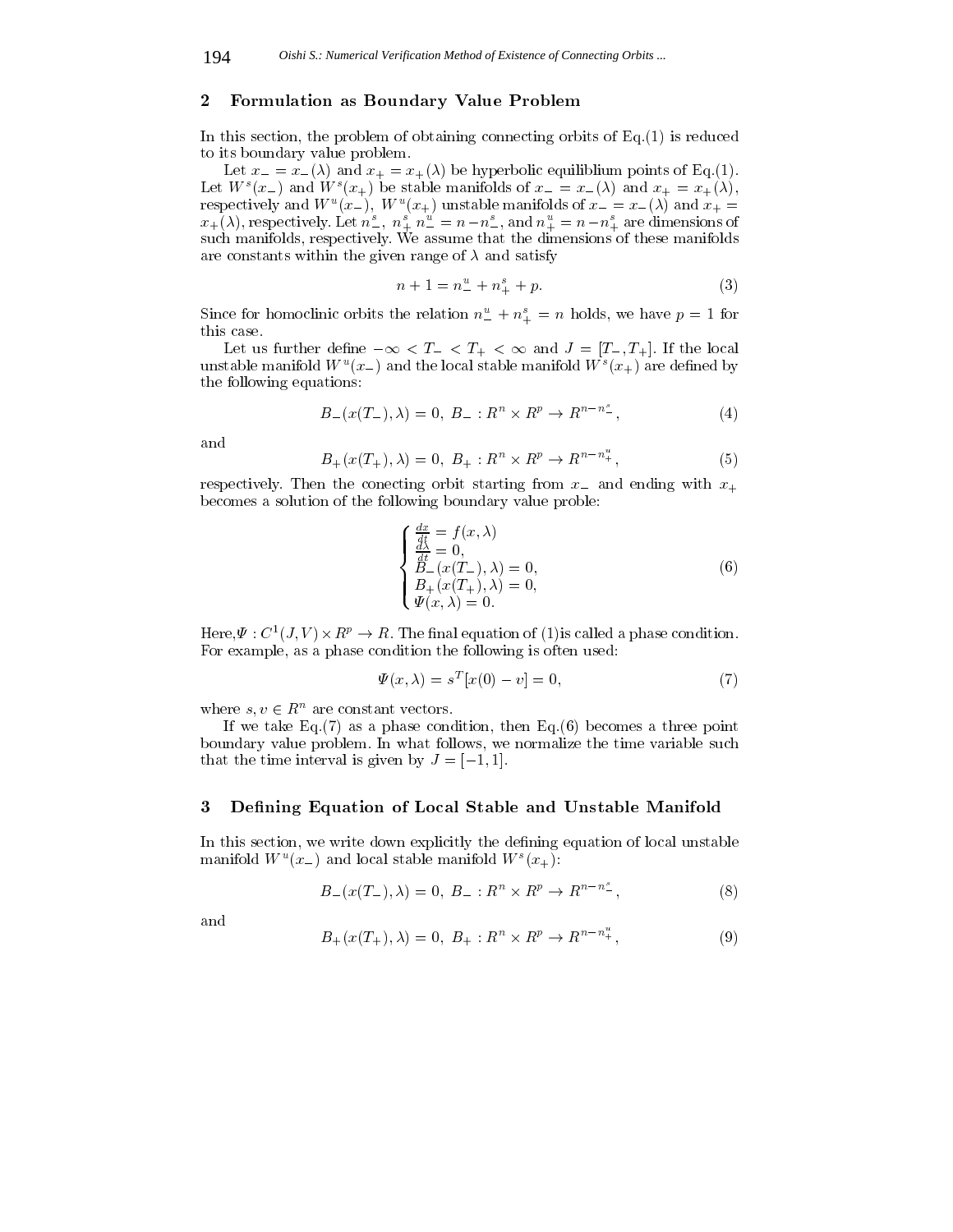respectively. Here, we adopt Perron's integral equation method.

Let  $x_c(\lambda)$  be a family of hyperbolic equilibrium points satisfying  $f(x_c(\lambda), \lambda) =$ 0. Assume that  $x_c(\lambda)$  is a continuous function of  $\lambda$ . By making use of the coordinate transformation

$$
u = x - x_c(\lambda),\tag{10}
$$

we shift these equilibrium points to the origine. If we put

$$
A(\lambda) = f_x(x_c(\lambda), \lambda), \tag{11}
$$

then  $Eq.(1)$  is rewritten as

$$
\frac{du}{dt} = A(\lambda)u + s(u, \lambda).
$$
 (12)

Here,

$$
s(u, \lambda) = f(u + x_c(\lambda), \lambda) - f_x(x_c(\lambda), \lambda)u.
$$
 (13)

Assume that in the given range of  $\lambda$ , real parts of k eigenvalues of  $A(\lambda)$  are negative and remaining  $n - k$  are positive. Then we can choose a regular matrix  $P(\lambda)$  such that

$$
P(\lambda)A(\lambda)P(\lambda)^{-1} = B(\lambda) = \begin{pmatrix} B_1(\lambda) & 0 \\ 0 & B_2(\lambda) \end{pmatrix}.
$$
 (14)

 $\mathbb{R}$  is k and all eigenvalues have negative real parts and parts are negative real parts and parts and parts and parts and parts are negative real parts and parts are negative real parts and parts are negative real pa B2() is a (nk)-(nk) matrix whose all eigenvalues have positive real parts. Put

$$
v = P(\lambda)u.\tag{15}
$$

Then Eq.(12) becomes

$$
\frac{dv}{dt} = B(\lambda)v + S(v, \lambda). \tag{16}
$$

Here,

$$
S(v,\lambda) = P(\lambda)s(P(\lambda)^{-1}v,\lambda).
$$
 (17)

In what follows, for a given range of  $\lambda$  we assume that for any positive  $\epsilon$  we can take sufficiently small  $\delta$  such that if  $|v_1|, |v_2| \leq \delta$  implies

$$
|S(v_1, \lambda) - S(v_2, \lambda)| \le \epsilon |v_1 - v_2|.
$$
\n(18)

If we put

$$
U_1(t,\lambda) = \begin{pmatrix} e^{tB_1(\lambda)} & 0 \\ 0 & 0 \end{pmatrix}, \ U_2(t,\lambda) = \begin{pmatrix} 0 & 0 \\ 0 & e^{tB_2(\lambda)} \end{pmatrix}, \tag{19}
$$

we have

$$
e^{tB(\lambda)} = U_1(t, \lambda) + U_2(t, \lambda)
$$
\n(20)

and

$$
\frac{dU_i(\lambda)}{dt} = B(\lambda)U_i(\lambda), \ i = 1, 2. \tag{21}
$$

We assume that for a geven range of  $\lambda$ , all eigenvalues of  $B_1(\lambda)$  have real parts less than  $-\alpha$ ,  $\alpha > 0$ . Then, we can take sufficiently small positive number  $\sigma$ such that real parts of eigenvalues of  $B_1(\lambda)$  are less than  $-({\alpha + \sigma})$  and those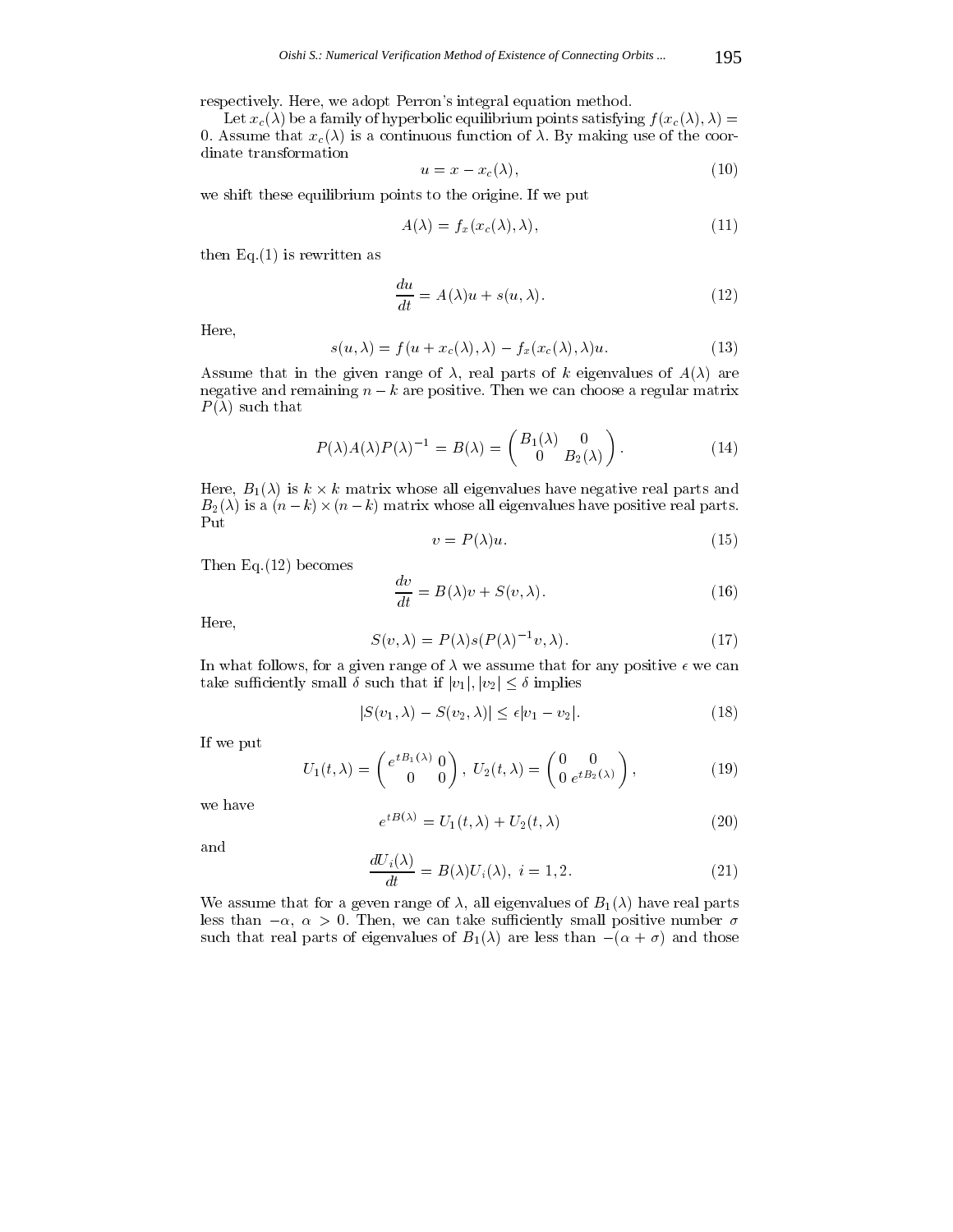of eigenvalues of  $B_2(\lambda)$  are greater than  $\sigma$ . Thus we can take sufficinetly large number K such that for  $t \geq 0$ 

$$
|U_1(t,\lambda))| \le Ke^{-(\alpha+\sigma)t} \tag{22}
$$

holds and for  $t\leq 0$ 

$$
|U_2(t,\lambda)| \le Ke^{\sigma t} \tag{23}
$$

hold.

Put

$$
v(T) = v_T = (v_{T_1}, v_{T_2}, \cdots, v_{T_n})^T.
$$
 (24)

We define

$$
v_T^1 = (v_{T_1}, v_{T_2}, \cdots, v_{T_k}, 0, 0, \cdots, 0)^T \in R^n,
$$
\n(25)

and

$$
v_T^2 = (0, 0, \cdots, 0, v_{Tk+1}, v_{Tk+2}, \cdots, v_{Tn})^T \in R^n.
$$
 (26)

Then we introduce the following integral equation:

$$
\theta(t,\lambda,v_T^1) = U_1(t-T,\lambda)v_T^1 + \int_{T_+}^t U_1(t-s,\lambda)S(\theta(s,\lambda,v_T^1))ds
$$

$$
- \int_t^\infty U_2(t-s,\lambda)S(\theta(s,\lambda,v_T^1))ds.
$$
(27)

Using the contraction mapping theorem in the suitable Banach space it is seen that if  $|v^{\perp}_T|$  is sumclently small, the solution of this integral equation exists uniquely. Using this solution, we can define

$$
\psi_+(v_T^1,\lambda) = -\int_{T_+}^{\infty} U_2(T-s,\lambda)S(\theta(s,\lambda,v_T^1))ds,\tag{28}
$$

since it is seen also that if  $|v_T|$  is sumclemtly small, this integral exits. The function  $\psi_+$  becomes as smooth as S. The defining equation of local stable manifold of  $x_c(\lambda)$  is given by

$$
B_{+}(x(T_{+}),\lambda) = v_T^2 - \psi_{+}(v_T^1,\lambda) = 0.
$$
\n(29)

The defining equation of the local unstable manifold of  $x_c(\lambda)$  can be derived using the coordinate change  $t^-=t$ , since this change reduces the defining equation of the local unstable manifold to that of stable one.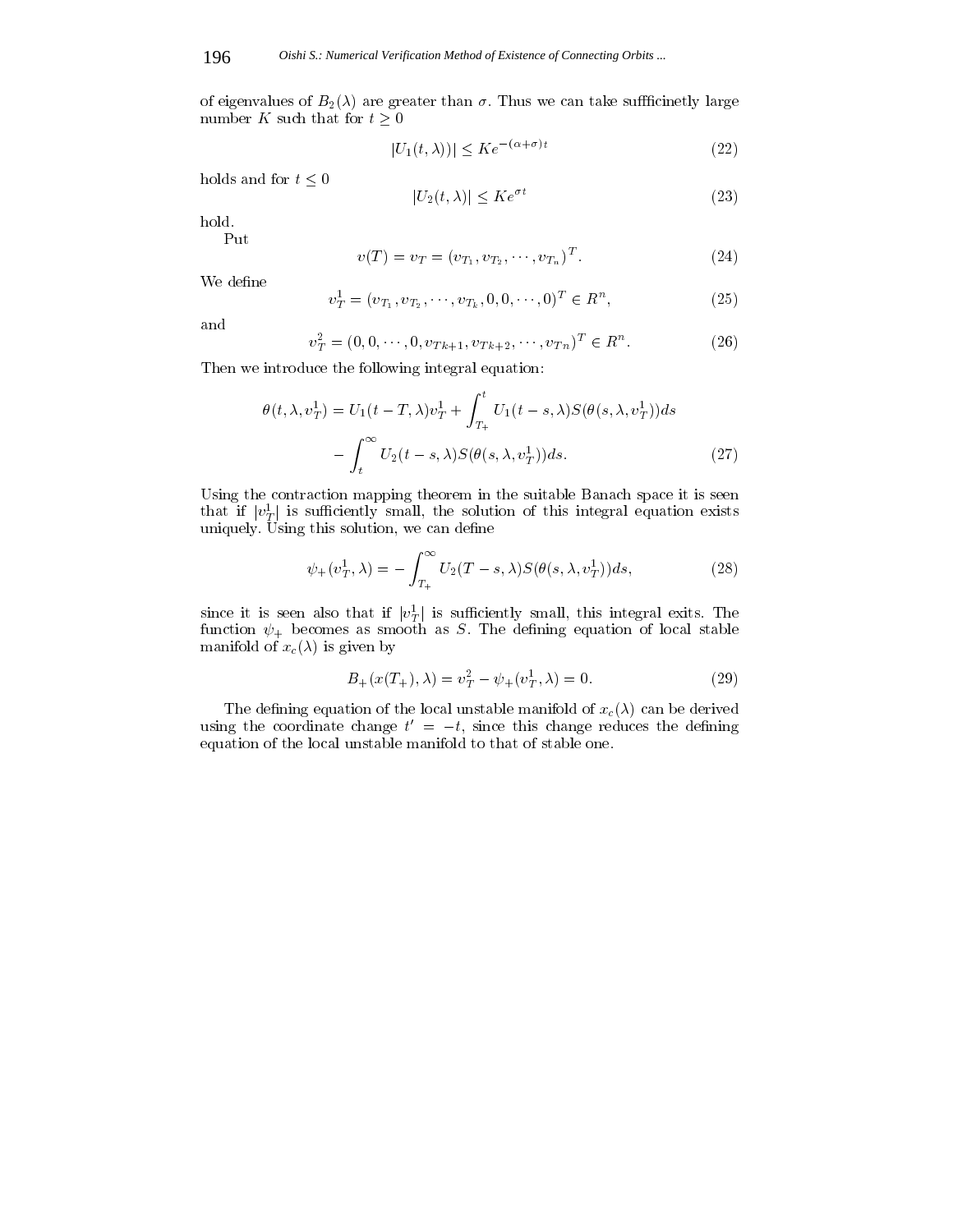## Numerical Existence Theorem

Let  $Y = C[-1, 1]$  be the Banach space of continuous  $n + p$ -dimensional vector valued functions  $y(t)=(x_1(t), x_2(t), \dots, x_n(t), \lambda_1(t), \lambda_2(t), \dots, \lambda_m(t))$  on the interval  $J = [-1, 1]$ . We use the scaled maximum norm

$$
||y||_u = \sup_{t \in I} |y(t)|_u.
$$
 (30)

Here,

$$
|y(t)|_u = \max_{1 \le i \le m} \frac{|y_i(t)|}{u_i}, \tag{31}
$$

where  $m = n + p$  and  $u = (u_1, u_2, \dots, u_m)$  is a constant m-dimensional vector with positive elements,  $u_i > 0$  for  $i = 1, 2, \cdots, m$ . Let  $D = C[-1, 1]$  be the Banach space of m-dimensional vector valued functions  $y(t)=(y_1(t), y_2(t),$  $\cdots$ ,  $y_m(t)$  such that

$$
y \in C[-1, 1]
$$
 and  $\frac{dy}{dt} \in C[-1, 1].$  (32)

Moreover, let  $C^-[-1,1;M]$  be the Banach space of  $m \times m$  matrix valued  $C^$ function on  $J$ .

In the following we assume that the given approximate connecting orbit pair  $c = (x_a, \lambda_a)$  is an element of Y. Now we define  $F : D \to Y$  by

$$
F y = \left(\frac{dy}{dt} - e(y), g(y)\right),\tag{33}
$$

where

$$
e(y) = \begin{pmatrix} f(x,\lambda) \\ 0 \end{pmatrix} \tag{34}
$$

$$
g(y) = \begin{cases} B_{-}(x(T_{-}), \lambda) \\ B_{+}(x(T_{+}), \lambda) \\ \Psi(x, \lambda) \end{cases} \tag{35}
$$

Then the original boundary value problem can be written as

$$
Fy = 0.\t\t(36)
$$

In what follwos, we assume that  $e : D \to Y$  and  $g : D \to R$  are continuously Frechet differentiable. Then  $F : D \to Y \times K^{\cdots}$  becomes Frechet differentiable and its Frechet derivative  $D_yF(y): D \to Y \times R^{\cdots}$  is given by

$$
D_y F(y)h = \left(\frac{dh}{dt} - e_y(y)h, D_y g(y)h\right),\tag{37}
$$

where  $n \in D$ . Let all  $m \wedge m$  matrix function  $A(t)$  and a vector valued initial functional *l* be approximations of  $e_y(c)$  and  $D_y g(c)$ , respectively. We define

$$
\tilde{L}h = \left(\frac{dh}{dt} - \tilde{A}(t)h, lh\right). \tag{38}
$$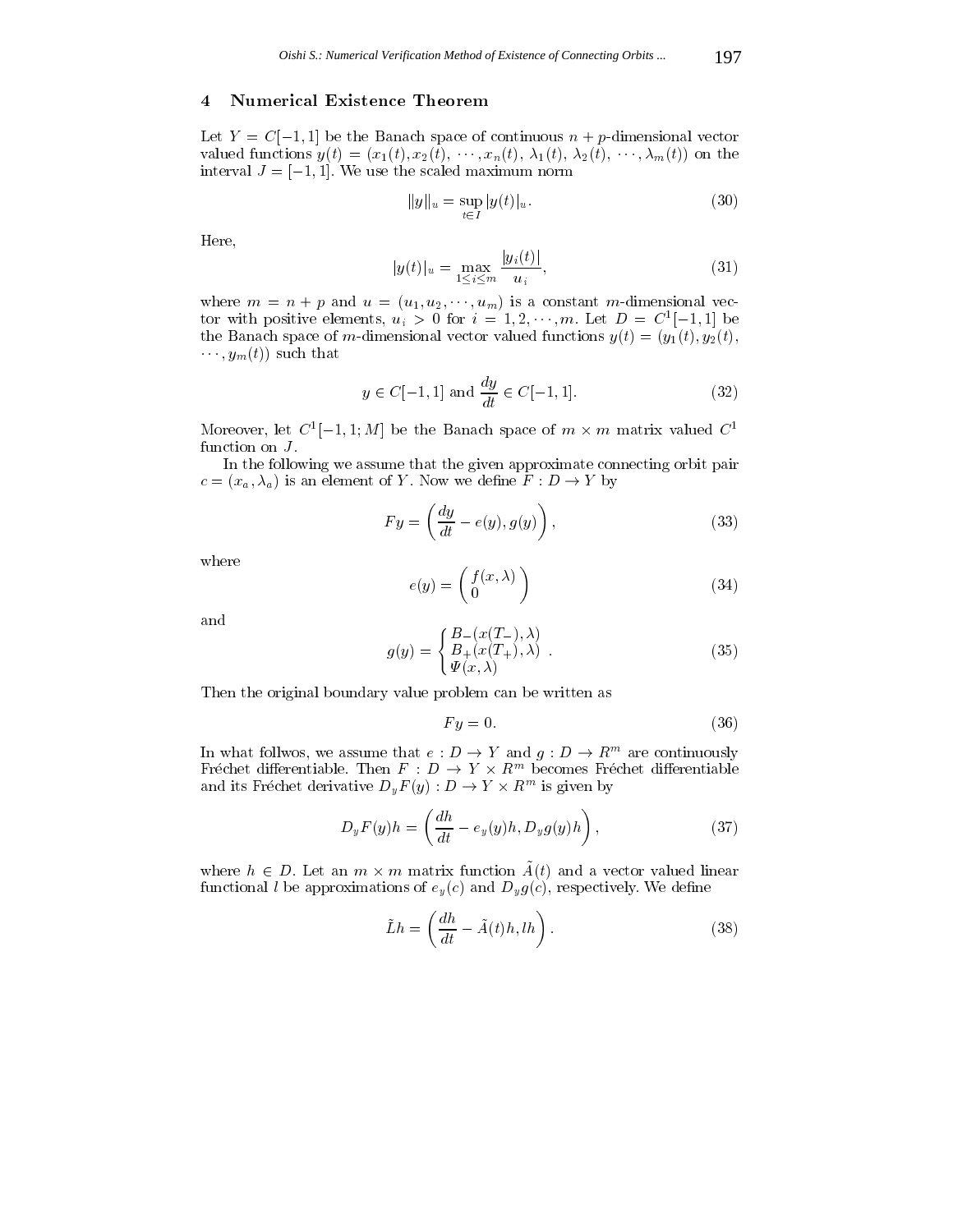$\text{Let } \mathbf{Y}(t)$  be a fundamental matrix of

$$
\frac{dz}{dt} = \tilde{A}(t)z\tag{39}
$$

satisfying

$$
\tilde{\Phi}(-1) = I. \tag{40}
$$

Since this equation is time varing, usually this fundamental matrix can be obtained approximately using the numerical computation. Let  $\Psi(t) \in C^*[-1,1;M]$ be such an approximate fundamental matrix satisfying

$$
\Phi(-1) = I. \tag{41}
$$

Assuming that  $\Phi(t)$  is invertible for all  $t \in J$ , we put

$$
A(t) = \frac{d\Phi(t)}{dt} \Phi^{-1}(t). \tag{42}
$$

Then, we have

$$
\frac{d\Phi(t)}{dt} = A(t)\Phi(t) \tag{43}
$$

and

$$
\Phi(-1) = I. \tag{44}
$$

Thus we can define

$$
Lh = \left(\frac{dh}{dt} - A(t)h, lh\right) \text{ for } h \in D. \tag{45}
$$

The following lemma is due to Urabe[3]: **Lemma(Urabe)** Let  $\Phi(t)$  be a fundamental matix of

$$
\frac{dz}{dt} = A(t)z,\t\t(46)
$$

satisfying

$$
\Phi(-1) = I. \tag{47}
$$

Let  $G = l[\Phi(t)]$  be a matrix whose column vector is given by  $l[\phi_i(t)]$ ,  $i 1, 2, \dots, m$ . Here,  $\phi_i(t)$  is a vector defined as the i-th column vector of the matrix  $\Phi(t)$ . Then G is invertible iff the linear operator L defined by (38)is invertible. In case of  $G$  is invertible, we have

$$
L^{-1}(\phi, u) = H\phi + Su,
$$
\n(48)

where  $\varphi \in A$ ,  $u \in R^{\sim}$ , and  $H$  is a linear operator from  $A$  to  $D \subset A$  defined by

$$
H\phi = \Phi(t) \int_{-1}^{t} \Phi^{-1}(s)\phi(s)ds - \Phi(t)G^{-1}l[\Phi(t) \int_{-1}^{t} \Phi^{-1}(s)\phi(s)ds].
$$
 (49)

Here S is a linear operator from  $R^+$  to D given by  $Sv = \Psi(t)G^{-+}v$ .

Assuming G is invertible, we define a Newton-like operator  $k: X \to X$  by

$$
k(y) = L^{-1}(L - F)x = L^{-1}(e(y) - A(t)y, l(y) - g(y)).
$$
\n(50)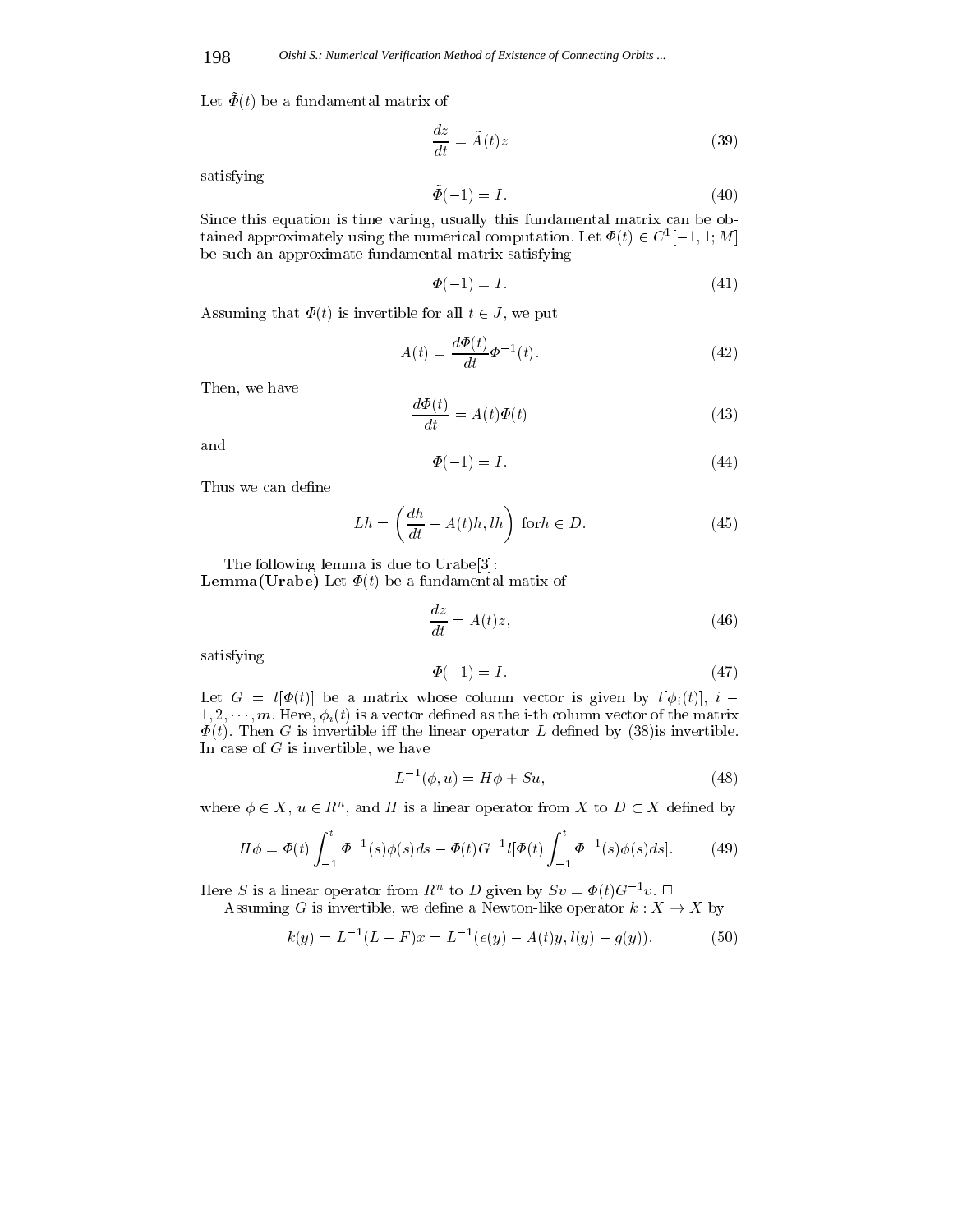It is seen that if  $y^* \in Y$  is a fixed point of k, it becomes an element of D and satisfies  $F y^* = 0$ .

In order to verify numerically that the operator  $k$  has a fixed point on a ball around the given approximate solution, we introduce an infinite-dimenstional version of Krawczyk operator. For this purpose, we use the theory of interval functions. An interval function  $Y(t)$  on J is defined by

$$
Y(t) = [y(t), \overline{y}(t)].
$$
\n(51)

The functions  $y(t)$  and  $\overline{y}(t)$  are called end point functions. In this paper, we assume that endpoint functions are elements of  $C[-1, 1]$  and interval function  $Y\left(t\right)$  is a set of functions  $y\in C[-1,1]$  satisfying  $\underline{y}\left(t\right)\leq y(t)\leq \overline{y}(t).$ 

The addition, subtraction, multiplication and division between two interval functions are defined pointwisely. The integration of an interval function  $Y(t)$  is defined by

$$
\int_{-1}^{t} Y(s)ds = \left[\int_{-1}^{t} \underline{y}(s)ds, \int_{-1}^{t} \overline{y}(s)ds\right].
$$
 (52)

Here the integrations in the right hand side are the Riemann integals.

A vector or a matrix valued interval function is defined as a vector or a matrix whose elements are interval functions, respectively. If  $Y(t)$  is a vector or a matrix valued interval function,  $|Y(t)|$  is defined as a vector or a matrix valued interval function whose elements are given by  $|Y_i(t)|$  or  $|Y_{ij}(t)|$ , respectively. Here, for an interval  $[a, b]$ 

$$
|[a, b]| = \max(|a|, |b|). \tag{53}
$$

The Mid-function is defined by

$$
\text{Mid}(Y(t)) = \frac{\overline{y}(t) + \underline{y}(t)}{2}.
$$
\n(54)

Let  $T(t)$  be an interval function such that Mid  $(T(t)) = c(t)$ . We define the following Krawczyk operator:

$$
K(T) = k(c) + M(T - c),
$$
\n(55)

where

$$
M = L^{-1}(L - DF(T)) \text{ and } c = \text{Mid}(T). \tag{56}
$$

Then we have the following theorem:

**Theorem** Let  $T(t)$  be an interval function such that Mid  $(T(t)) = c(t)$ . If

$$
K(T(t)) \subset T(t) \tag{57}
$$

and

$$
||M||_u < 1,\tag{58}
$$

hold, then there exist a fixed point  $y$  for  $\kappa$  uniquely in  $I$   $(t) \subset y$ . This  $y$  is an element of D and satisfies  $F(y) = 0$ . Moreover,  $D F(y)$  is invertible.  $\Box$ 

**Remark** The condition (58) is satisfied if  $K(T(t))$  is a proper subset of  $T(t)$ . The condition (57) is usually veried in the following form:

$$
K(T(t)) - c(t) \subset T(t) - c(t). \tag{59}
$$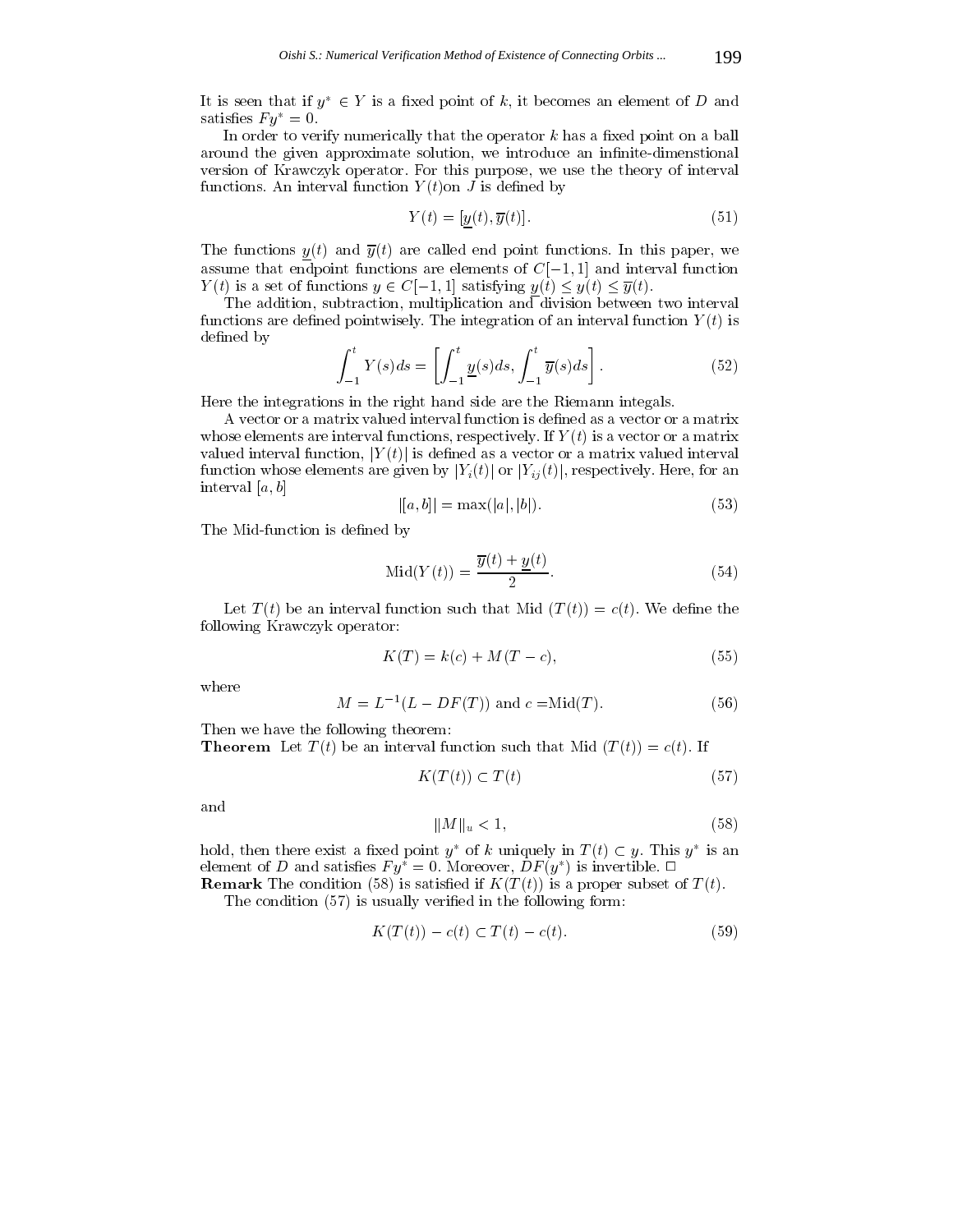$\Box$ 

Here, we note the following property:

 $\mathbf{P}$  and  $\mathbf{P}$  and  $\mathbf{P}$  and  $\mathbf{P}$  and  $\mathbf{P}$  and  $\mathbf{P}$  and  $\mathbf{P}$  and  $\mathbf{P}$ If Mid  $B=0$ ,

$$
AB = |A|B = [-|A||B|, |A||B|] = [-1, 1]|A||B|.
$$
\n(60)

 $\Box$ 

 $\chi$ From this property, noticing Mid  $(T - c) = 0$ , we have

$$
M(T(t) - c) = \Phi(t) \int_{-1}^{t} \Phi^{-1}(s)R(s)(T(s) - c(s))ds
$$
  
\n
$$
- \Phi(t)G^{-1}[\Phi(t) \int_{-1}^{t} \Phi^{-1}(s)R(s)(T(s) - c(s))ds]
$$
  
\n
$$
+ \Phi(t)G^{-1}(l - Dg(T(t))(T(t) - c(t))
$$
  
\n
$$
= [-1,1]|\Phi(t)| \int_{-1}^{t} |\Phi^{-1}(s)||R(s)||T(s) - c(s)|ds
$$
  
\n
$$
- \Phi(t)G^{-1}l[[-1,1]|\Phi(t)| \int_{-1}^{t} |\Phi^{-1}(s)||R(s)||T(s) - c(s)|ds]
$$
  
\n
$$
+ \Phi(t)G^{-1}(l - Dg(T))(T(t) - c(t)),
$$
\n(61)

where

$$
R(t) = De(T) - A(t). \tag{62}
$$

#### 5Example

In this section, as an example, we consider the following nonlinear ordinary differential equation:

$$
\frac{dx}{dt} = y, \quad \frac{dy}{dt} = x - x^2 + \lambda y + 0.5xy. \tag{63}
$$

Equilium points are  $(0,0)$  and  $(1,0)$ . This equation has a super-critical Hopf bifurcation point at  $\lambda = -0.5$  on  $(1, 0)$ .

If the parameter  $\lambda$  is increased from this value, period of the generated periodic solution bocomes longer and longer and finally the periodic solution becomes a homoclinic orbit of the saddle  $(0, 0)$  at certain value of  $\lambda$ . If further increse the value of  $\lambda$  then there is no periodic solution nor homoclinic orbit. This is a homoclinic bifurcation phenomena. We have tried to verify the existence of a homoclinic bifurcation point  $\lambda_c$  and a homoclinic orbit.

We set  $T_+ = -T_- = 10$ . An approximate homoclinic orbit pair is seeked under the projection boundary value conditions $[1],[2]$  using Urabe's Chebyshev polynomial expansion method<sup>[4]</sup>. An approximate solution is obtained for  $x$  as 90-th order Chebyshev polynomial. As a result, as an approximation of  $\lambda_c$ , we have 060096509

$$
\lambda_c = -\frac{969926592}{2258238379} = -0.429505848904\cdots. \tag{64}
$$